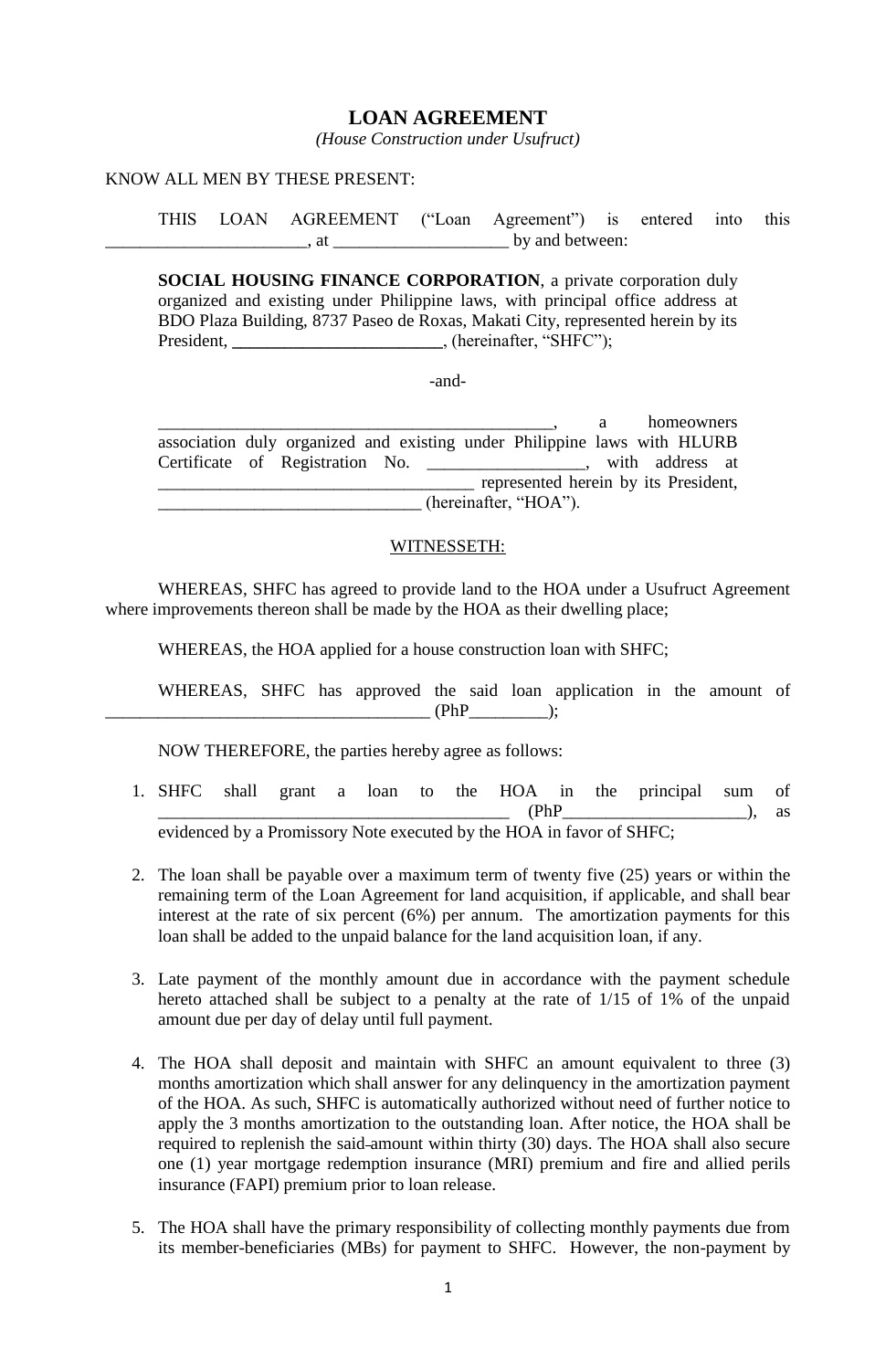the MB of the periodic monthly payment due does not in any way release the HOA from the liability to pay the loan granted herein.

- 6. The property identified in the Real Estate Mortgage dated previously executed by the parties shall also stand as collateral for this loan.
- 7. The occurrence of any of the following shall constitute an event of default:
	- a. Failure of the HOA to pay the equivalent of at least three (3) consecutive monthly payments of the loan without need of further demand;
	- b. Any willful or intentional misrepresentation or fraud committed by the HOA in securing the loan;
	- c. Any untrue or incorrect representation, statement or warranty on any material fact or information made by the HOA in this Agreement, or any other document submitted to SHFC;
	- d. Any unjustified refusal of the HOA to declare in default delinquent MBs and substitute them;
	- e. The Mortgage cannot be registered with the Registry of Deeds or said security has become subordinated to the claim of any person or entity, whether public or private;
	- f. Violation by the HOA of SHFC policies, rules, regulations and guidelines;
	- g. The Mortgage shall, for any cause, ceases to be in full force and effect or it is otherwise impaired and the required collateral value has been reduced;
	- h. The HOA shall become insolvent or unable to pay its debt as they mature, or take advantage of insolvency, moratorium or other laws for the relief of the debtor, whether filed voluntarily or involuntarily, or any judgment or order is entered by a court of competent jurisdictions for the appointment of a receiver, trust, or the like to take charge of all or substantially all of the assets of the HOA;
	- i. There shall have occurred a material change in the financial conditions of the HOA which, in the reasonable opinion of the SHFC or its assignee, the HOA will be unable to perform its obligation under this Assignment;
	- j. The HOA subdivides, leases, sells, transfers, assigns, tolerates possession thereof or otherwise disposes of the mortgaged property to other persons other than the named member-beneficiary, without prior written consent of SHFC or its assignee/transferee, or commit any act which may impair directly or indirectly the value of the mortgaged property;
	- k. Use of property for purposes other than residential or use thereof for unlawful or illegal purposes;
	- l. Violation of the terms of the Collection Agreement;
	- m. Non-commencement of the house construction within the time specified in the Notice of Approval;
	- n. Non-submission of the performance bond; or
	- o. Non-completion of the Project within the one (1) year period.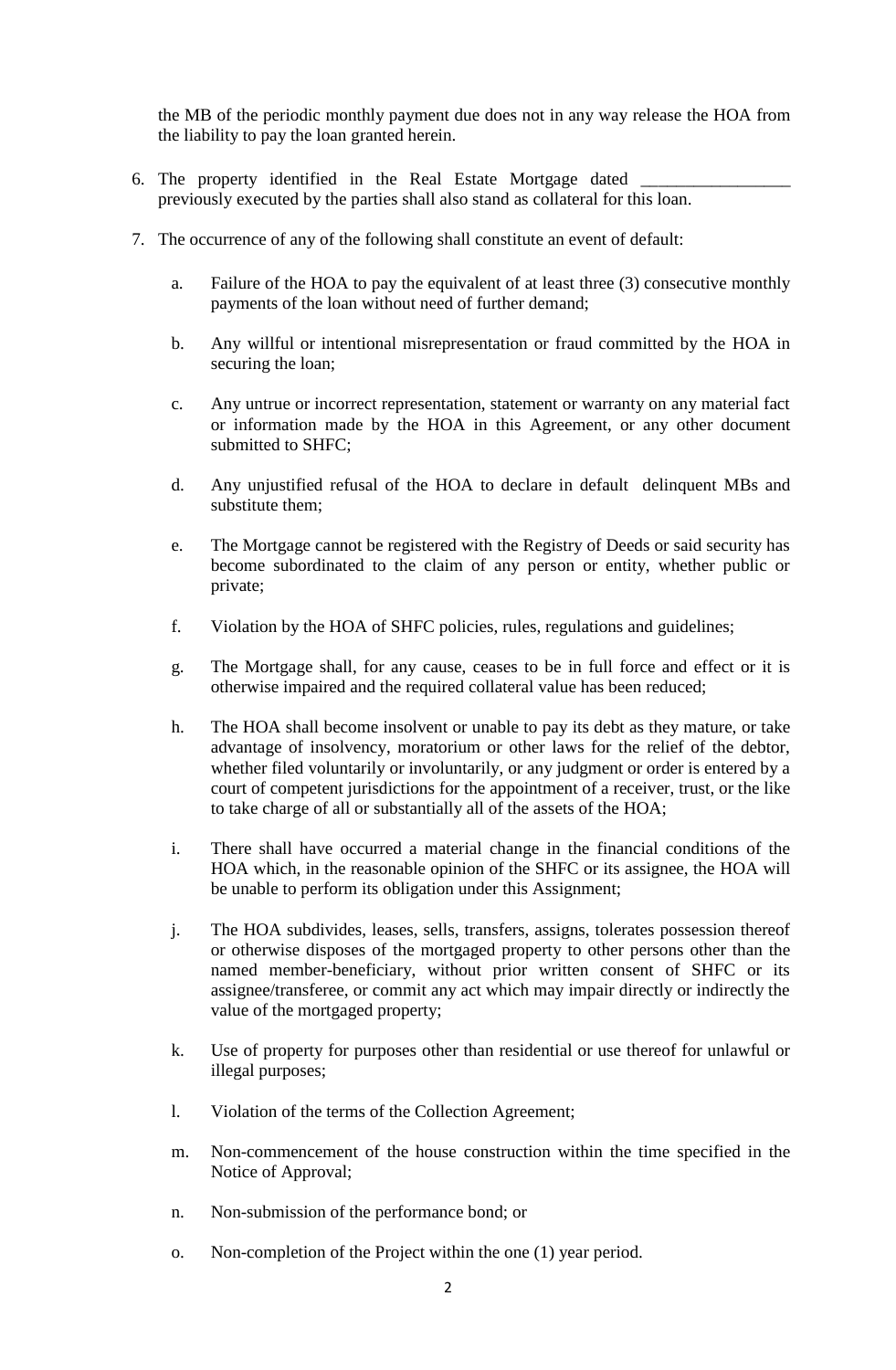- 8. Effects of Default. Upon occurrence of default, SHFC may:
	- a. Declare the outstanding loan, together, with the accrued interest and penalties, immediately due and demandable;
	- b. Foreclose the mortgage securing the loan;
	- c. Institute collection case against the HOA;
	- d. Declare the HOA in default and substitute delinquent MBs mentioned in Section 7 (d);
	- e. Terminate the loan agreement; or
	- f. Avail of any other remedies provided for by law and this agreement;
- 9. It is understood that the above remedies are alternative and in the event that the SHFC or its assignee/transferee has to initiate any action or proceeding the latter shall be entitled to collect litigation costs and expenses, including but not limited to Attorney's fees equivalent to at least twenty five percent (25%) of the total amount due;

Any Court action arising from this note shall be filed exclusively in the appropriate courts in Makati City.

- 10. The HOA shall ensure completion of the house construction within one (1) year from release of the loan.
- 11. HOA shall ensure that the corresponding Detailed Architecture and Engineering Plans, Technical Specifications, Program of Works and other documents for house construction are in accordance with applicable laws, rules and regulations.
- 12. SHFC reserves the right to review the capacities and credentials of the contractor/developer to whom the HOA awards the Project. A performance bond in the form of surety bond in the amount of fifteen percent (15%) of the Contract Price shall be submitted by the HOA to SHFC.
- 13. SHFC shall retain ten percent (10%) of the Contract Price as retention fee and to be released to the developer/ contractor after a period of six (6) months from issuance of Certificate of Completion and Acceptance by the HOA has been received and after the conduct of validation and review by SHFC.
- 14. HOA shall ensure that all necessary permits such as but not limited to Development Permit were secured from the proper authorities and the Development Agreement were made and executed between the HOA and the DEVELOPER/CONTRACTOR.

#### 15. LOAN RELEASE

13.1 Upon review / validation of developer's / contractor's credentials, submission of requirements, the HOA can request for the initial release of the loan equivalent to ten percent (10%) of the loan for house construction. The HOA shall execute a Deed of Assignment of loan proceeds in favor of the developer/contractor and submit the same to SHFC prior to the release of the house construction loan.

13.2 Release of the loan shall be made in progress billing and in accordance with the approved work schedule. Releases shall be made up to a maximum of five (5) tranches.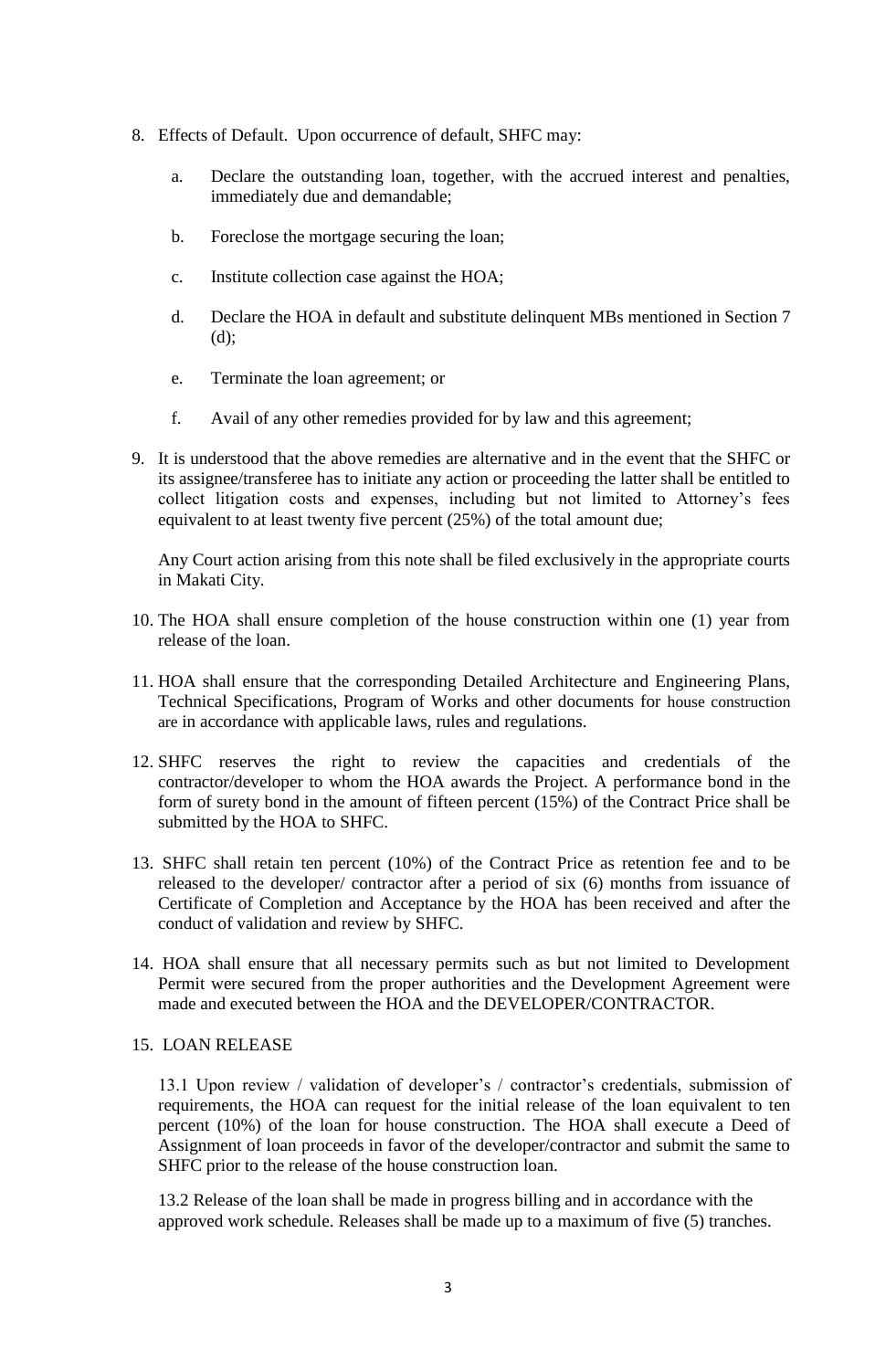16. The loan shall be evidenced by a Promissory Note of the HOA.

### 17. RESTRICTIONS

- 15.1. The HOA shall not sell, dispose, mortgage, encumber, or use as collateral for their economic venture the PROPERTY or any portion thereof during the lifetime of the Agreement;
- 15.2. The HOA shall not enter into any other agreement (except for obtaining loan from SHFC) without the consent of SHFC;
- 15.3. The HOA shall immediately inform SHFC of any action by third parties that may prejudice the rights of SHFC;
- 15.4.The HOA may provide, introduce and/or maintain proper infrastructures, perimeter fences, facilities and improvements, electricity, and water facilities that shall make the PROPERTY sustainable and viable for use;
- 15.5. The HOA shall be responsible for maintaining the cleanliness and peace and order in the area;
- 16. If any or more provisions contained in this Loan Agreement shall be invalid, illegal or unenforceable in any respect, the validity, legality and enforceability of the remaining provisions contained herein shall not in any way be affected or impaired.
- 17. The implementing guidelines of SHFC and Community Mortgage Program, including any and all amendatory and supplementary circulars thereto, are deemed incorporated herein by reference and made an integral part hereof.

IN WITNESS WHEREOF, the parties hereto have caused this Loan Agreement to be duly executed and delivered as of the date as above stated.

### **SOCIAL HOUSING FINANCE CORPORATION \_\_\_\_\_\_\_\_\_\_\_\_\_\_\_\_\_\_\_\_\_\_\_\_\_\_\_\_\_\_\_\_\_\_\_**

**B**y: By:

Government ID No. \_\_\_\_\_\_\_\_\_\_ Government ID No. \_\_\_\_\_\_\_\_\_\_\_\_\_\_\_\_\_\_\_

**\_\_\_\_\_\_\_\_\_\_\_\_\_\_\_\_\_\_\_\_\_\_\_\_\_\_\_ \_\_\_\_\_\_\_\_\_\_\_\_\_\_\_\_\_\_\_\_\_\_\_\_\_\_\_\_\_ \_\_\_\_\_\_**  *President President*

 **HOA** 

Signed in the presence of:

\_\_\_\_\_\_\_\_\_\_\_\_\_\_\_\_\_\_\_\_\_\_\_\_ \_\_\_\_\_\_\_\_\_\_\_\_\_\_\_\_\_\_\_\_\_\_\_\_